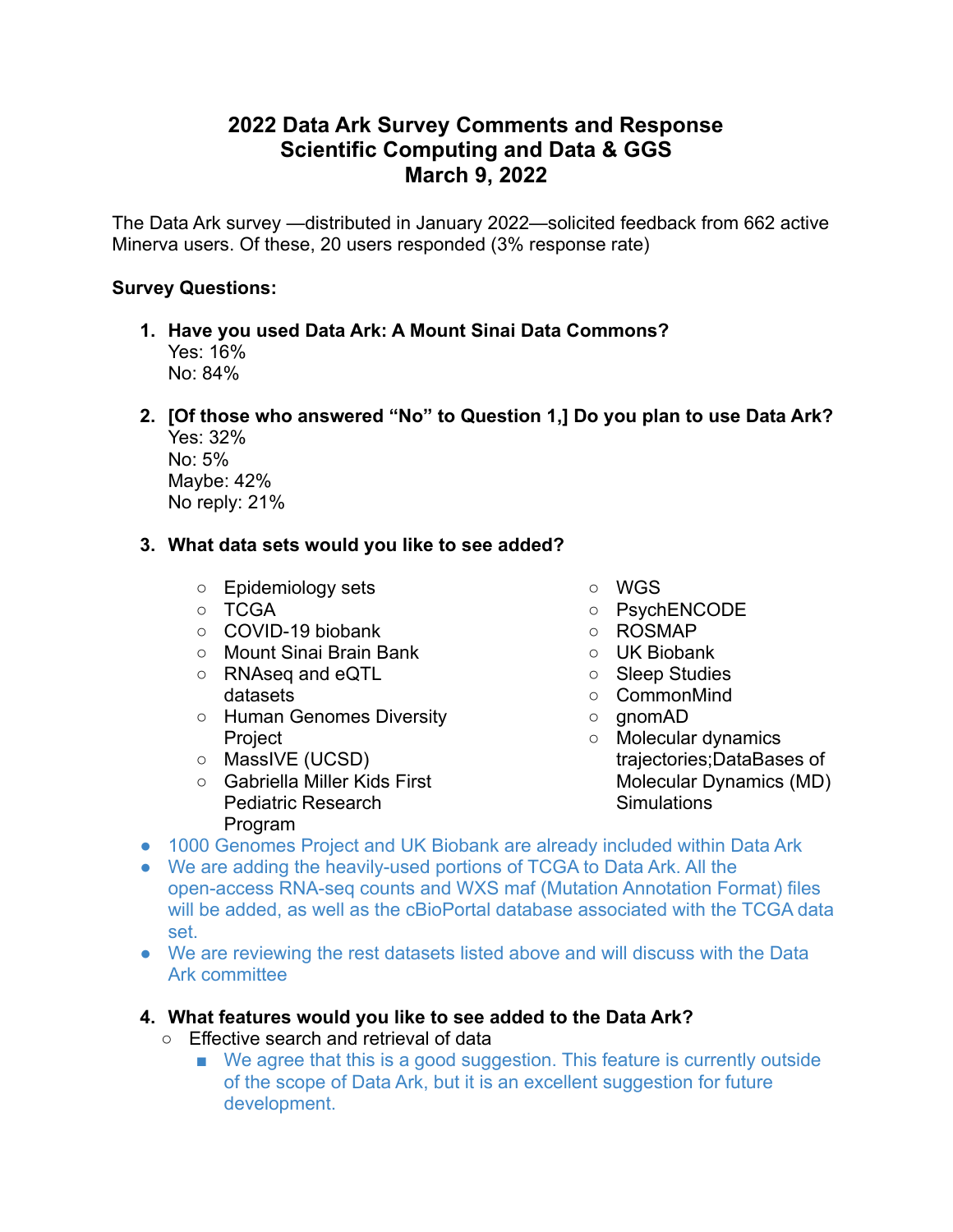- Summary stats and resources, quality metrics, cross-sectional vs longitudinal information, limitations of the datasets
	- Excellent suggestion. We will provide a detailed description of the data set, basic stats, experiment type if applicable, and a summary of the data set. Additionally, once more people use the data, we can gather additional information/feedback and add it to the website.
- An Instance of a HPC or AWS that allows to analyze the data
	- We have the resources to run your pipeline with access to those data under the Data Ark on our HPC. Let us know more details if this is not sufficient and what you need at [data-ark-team@lists.mssm.edu](mailto:data-ark-team@lists.mssm.edu)
- A codebook to understand what variables are stored
	- Data Ark has module files that can be loaded to see all the environmental variables that have been defined for each dataset. Additionally, we will add the README file into each data set to provide information and instructions on navigating the data set.
- Neuroimaging data
	- We are actively working on getting IRW (imagine research warehouse) on Minerva and will plan and announce on sharing. If you have specific neuroimaging data that you think would benefit the Mount Sinai research community and would like to share it through Data Ark, please contact us at [data-ark-team@lists.mssm.edu](mailto:data-ark-team@lists.mssm.edu)
- Streamlined pipelines for processing most commonly used data types (WGS, RNAseq, etc.)
	- We are exploring the resources to address the computational needs and will discuss with the Data Ark committee on a centralized data analysis pipeline for WGS, RNAseq, etc. At the same time, we will also be looking into community curated pipeline resources, such as nf-co.re/, and provide more support for users who would like to use those pipelines.
- Better folder organization, with dataset release/versions/formats clearly separated.
	- Currently, we only have one version. For future releases, we will separate the new versions. The Data Ark group will discuss the organization of the folders inside the data set to seek a clear and better presentation.

#### **5. What barriers exist preventing your usage of Data Ark?**

○ Did not know how to access and use resources, Instruction of how to use it, Lack of knowledge. It sounds like a great resource that needs better advertisement in the Sinai community.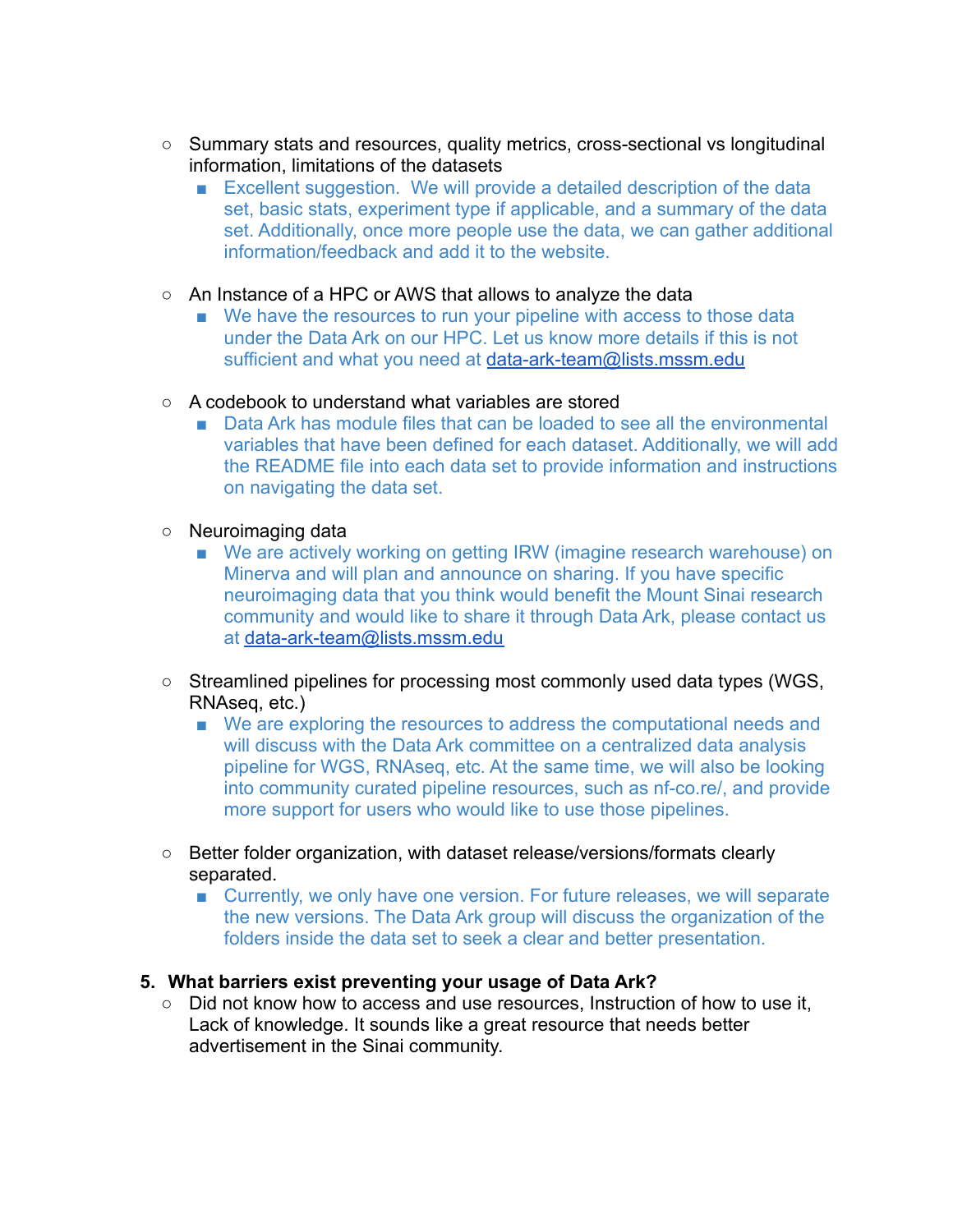- Thanks for the suggestion. There will be more promotions/marketing surrounding Data Ark. Additionally, we will hold workshops, training and seminars to get users informed.
- Unclear about permissions, IRB rules, prices or fees associated
	- Right now, there are no fees associated with the Data Ark Data Commons.
- Not clear that it is useful/faster than just using versions of these datasets I already have downloaded and have been using for years
	- One of the purposes of Data Ark is to reduce the repetitive downloads of data sets and promote cooperation among researchers using the same data sets. We would love to hear your experiences utilizing the data sets. Please email us at [data-ark-team@lists.mssm.edu](mailto:data-ark-team@lists.mssm.edu)
- Interactions with Data Ark team
	- We have the email list where any questions can be asked, and any issues can potentially be resolved. This email address is [data-ark-team@lists.mssm.edu](mailto:data-ark-team@lists.mssm.edu). Also we have the Data Ark slack channel that you can join at <https://join.slack.com/t/data-ark/signup>

#### **All comments and responses from users:**

- We produce extensive MD simulations of proteins, membrane proteins, nucleic acid, and more. We could contribute these data to the Data Ark.
	- o Please email us at [data-ark-team@lists.mssm.edu](mailto:data-ark-team@lists.mssm.edu) with more details or complete survey form [here.](https://redcap.mountsinai.org/redcap/surveys/?s=PCNDC9HRCAF4XJJ3) We will set up meeting with you accordingly.
- Would be great if some more descriptive EHR information could be uniformly processed (like medication information, physician notes)
	- We already have included some of the EHR data under Data Ark on Minerva, such as Mount Sinai Data Warehouse COVID-19 Electronic Health Record (EHR) Data Set. For the other EHR data hosted in MSDW/OMOP database, you can access the OMOPdatabase directly on Minerva login nodes (li03c02/3/4) with sqlcmd as below (you need to request access to MSDW database via sailpoint if you haven't)

**\$kinit <your ID>@MSSMCAMPUS.MSSM.EDU \$/opt/mssql-tools/bin/sqlcmd -S [msdw2-mssql-prd.msnyuhealth.org](http://msdw2-mssql-prd.msnyuhealth.org/) -d omop**

Please email us at [data-ark-team@lists.mssm.edu](mailto:data-ark-team@lists.mssm.edu) for more details

- There are data analysts in varying positions across departments and research groups, it would be an excellent think tank to review what the most common data problems are and universal MSSM data sets that would be helpful
	- This is precisely the mission that Data Ark is trying to tackle. In the beginning, we worked on the problem of users' difficulties in accessing data. After this is completed, we will better tackle the other standard data problems while users utilize those data sets. We are also getting guidance from the Data Ark